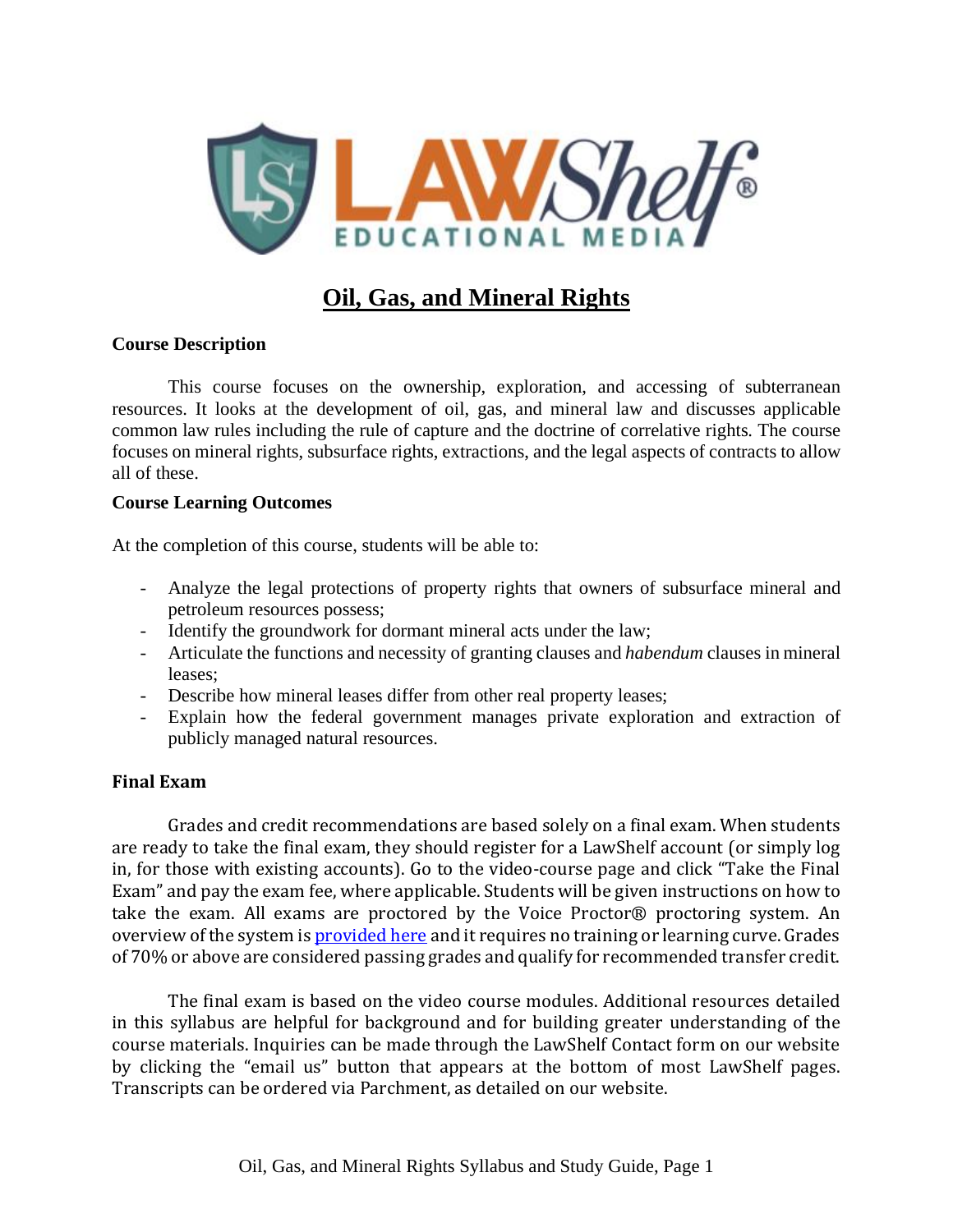#### **Case Studies**

Many LawShelf video courses include case studies. These do not necessarily teach new material but are meant to demonstrate how the materials covered in the course are applied by various courts. Concepts covered in the case studies are covered on the final exam, so make sure to watch the case studies before taking the exam. However, it is unnecessary to memorize the facts and details of the cases covered in these case studies.

#### **Self-Quizzes**

Video-course modules and case studies feature self-quizzes that consist of practice questions on the materials covered in the videos. These questions are presented for the benefit of the student and are important to review before taking the final exam because they are similar in style and substance to the questions on the final exam. These quizzes are not graded or monitored and there is no record of how students answer these questions. Students may answer these questions as many times as they like and are encouraged to keep re-taking the quizzes until they have mastered all the questions.

# **Study Guide**

# **Introductory Video**

These videos provide background to help students better understand the main parts of the course, which are the video-course modules below.

**Interests in Real Estate: Easements: Creation, Scope, and Termination <https://lawshelf.com/shortvideoscontentview/easements-creation-scope-and-termination>**

## **Courseware Readings**

These courseware readings provide background to help students better understand the main parts of the course, which are the video-course modules below.

**Read the following sections of "Foundations of Law" [courseware:](https://lawshelf.com/coursewareview) The following chapters under Real Property:**

**Acquisition of Real Property**

**[Acquisition](https://lawshelf.com/coursewarecontentview/acquisition-by-adverse-possession) by Adverse Possession [Contracts](https://lawshelf.com/coursewarecontentview/contracts-for-the-sale-of-real-property) for the Sale of Real Property The Closing and Real [Property](https://lawshelf.com/coursewarecontentview/the-closing-and-real-property-deeds) Deeds**

**Rights and Duties Inherent in the Ownership of Real Property [Subterranean](https://lawshelf.com/coursewarecontentview/subterranean-caves-and-lateral-support) Caves and Lateral Support Oil and Gas and other Natural [Resources](https://lawshelf.com/coursewarecontentview/oil-and-gas-and-other-natural-resources) Water Rights of Real [Property](https://lawshelf.com/coursewarecontentview/water-rights-of-real-property-owners) Owners**